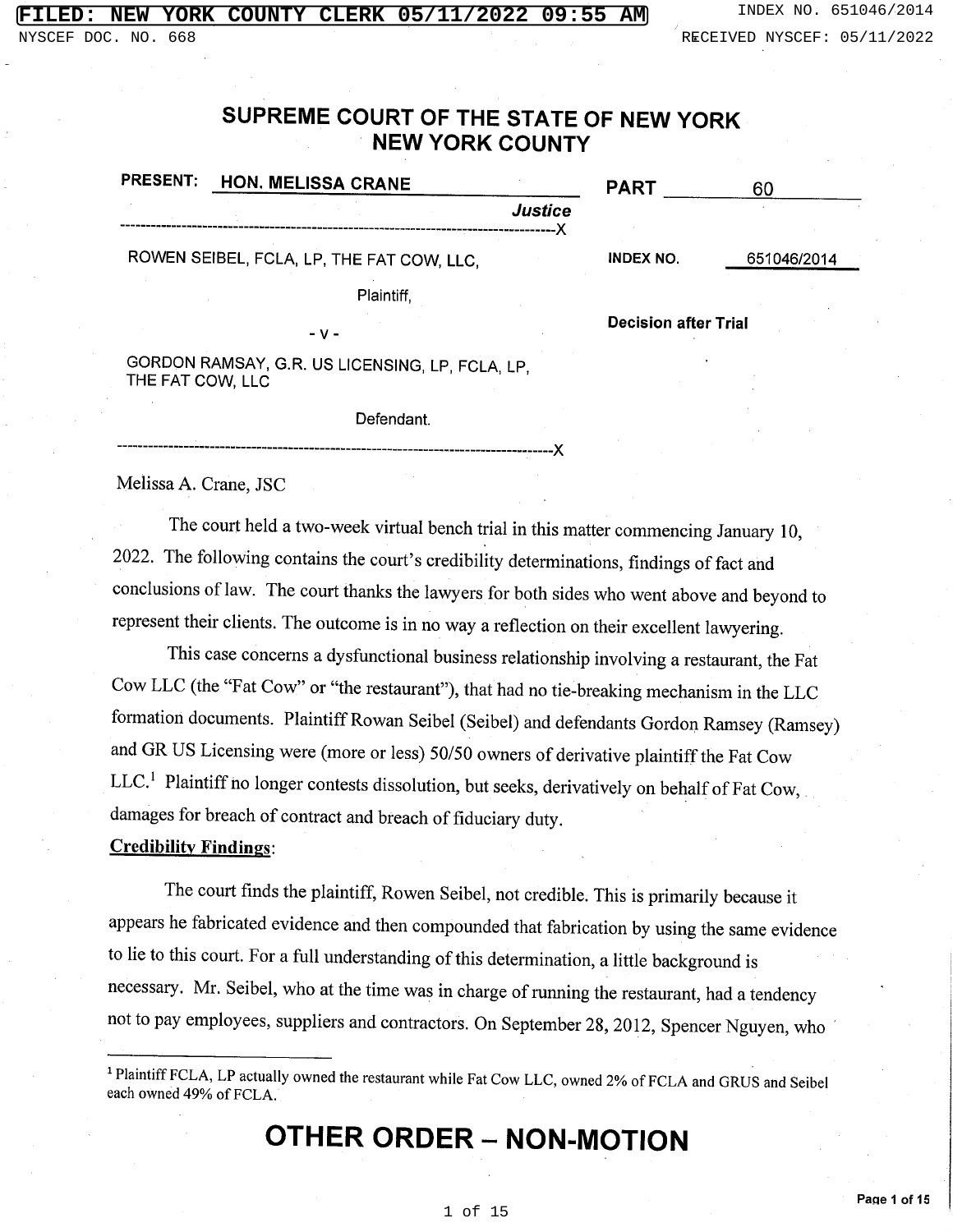had briefly been a manager at the restaurant and who had not been paid, wrote requesting payment for two weeks wages at an annual salary of only \$40,000 to Nick Brown and Jerry Rose Tassen (JRT). Both these individuals were involved in managing the restaurant. Nguyen noted that all prior requests had been ignored and that he would submit his claim to the California Labor Commissioner if he did not get an answer [Ex. 59].

No one responded to Mr. Nguyen. Instead, Seibel instructed JRT "tell him to submit—I don't do threats" [Ex 460]. Mr. Nguyen followed through and a hearing before the Labor Commission in California took place on April 3, 2013. Although Nick Brown, a manager at the restaurant, sent an email to Andy Wenlock (Ramsey's operation's director) and Seibel attaching the notice of claim seeking \$1,538.46 [Exs. 599 and 600], no one from Seibel's side followed up with Ramsey and no one informed Ramsey or anyone on his team about the hearing [Ex. 574]. On May 8, 2013, the Labor Commissioner awarded Mr. Nguyen approximately \$14,000, including penalties. When the Ramsey side confronted Seibel about the verdict, Seibel pretended that he had cut a check, but that Mr. Nguyen had failed to pick it up at the restaurant. Seibel testified similarly at trial and even presented a supposed copy of the check [see Ex. 294].

This testimony and exhibit 294 were likely fabricated. First, no original of that check has ever materialized, even though Nguyen allegedly never picked it up. In addition, the check is dated the day before the email in which Seibel states "tell him to submit—I don't do threats" [Ex. 460]. Why would Seibel have written "tell him to submit" if he had already paid Nguyen the day before? More important, if a check had actually been cut, why would someone from the restaurant not have mentioned it at the hearing?

Seibel compounded his lie during the trial. When asked why he did not simply remind Nguyen to pick up the check that had been cut the day before, Seibel's only explanation was Nguyen wanted a "larger amount" [TT 716:8-22]. Yet, the check is in the exact amount that Nguyen demanded after taxes [compare Ex 599]. It is also strange that the check is from Seibel's personal account, as opposed to a check from the business. Plaintiff points to testimony from JRT who vaguely claims she thought "there may have been something for Spencer" [JRT] Depo pgs 101-102], but she did not know what "the envelope" contained. Her testimony is vague and her memory chaotic. She does not even recall what she said at the hearing that resulted in a judgment over \$10,000 more than the initial claim *(id.)*.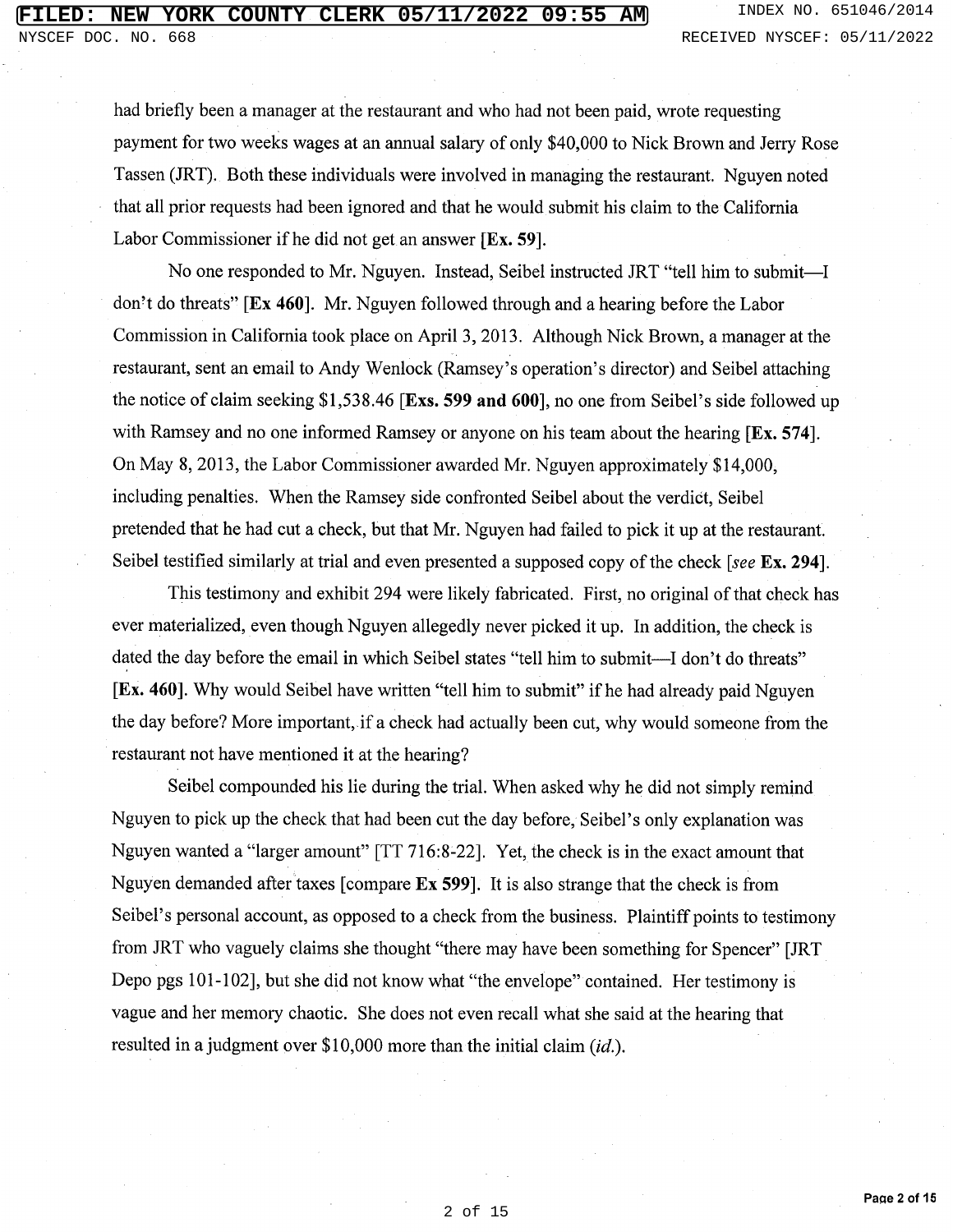Thus, the court finds that the check was fabricated as an after-the-fact excuse to try to escape criticism from his partner, Ramsey, for allowing the Nguyen issue to go all the way to a hearing resulting in excess liability and penalties. Then, brazenly, Seibel and Craig Green tried to proffer this clearly backdated check as evidence in court. If a witness will lie to the court, it is possible he would lie about everything. Therefore, under the doctrine in falsus uno, in falsus omnibus, the court disregards all of Seibel's testimony.

The reasons to distrust Seibel do not end there. Craig Green testified that Seibel had a relationship with Vera Water and Vera Water had asked Seibel to invest. Seibel apparently also received some sort of rebate for using Vera Water's product at the restaurant [see Exs. 542, 548 and 549]. However, Seibel pocketed those rebates instead of sharing them with Ramsey. Other kickbacks included a scheme with Bank of America (BOA). On March 3, 2013, Siebel signed an agreement on behalf of BR 23 Ventures, a company he solely owned, whereby BOA paid a 10% rebate on monies merchants paid for the Fat Cow's use of BOA's credit card services [see Exs. 298, 528 and Craig Green testimony TT pg 577]. Seibel at deposition denied any knowledge about the BOA rebates. At trial, he changed his story. He admitted he knew about the BOA and Vera Water rebates, but concocted another far-fetched and unverifiable story that he paid Ramsey in cash when he bumped into him at a hotel in Las Vegas.

Seibel and Green's plotting to take over Gordon Ramsey Holdings via Wexford Capital reflects poorly on their credibility indeed. On June 10, 2013, Green and Seibel proposed a term sheet for Wexford Capital to invest at 40% in RAS Worldwide, a company that was Seibel's alone. This entity was to hold some rights to all Gordon Ramsey restaurants, including the Fat Cow. Previously, on June 2, 2013, Green prepared an internal email about the investment efforts and noted that the goal was to gain a controlling interest in Gordon Ramsey Holdings [Ramsey's umbrella entity] [Ex. 291]. This all occurred behind Mr. Ramsey's back.

Finally, Seibel's unilateral withdrawal of money from the restaurant's capital account, at a time when the business was failing and Mr. Ramsey was infusing his own funds just to keep it afloat, also reflects someone not to be trusted.

The Ramsey side was somewhat lacking in credibility too, however, but not as badly. Defendants presented a moving target of excuses for why they acted unilaterally in closing the restaurant. Some of these excuses were implausible. For example, it strains credulity that the name of the restaurant was a reason to close, because it was a trademark infringement, when the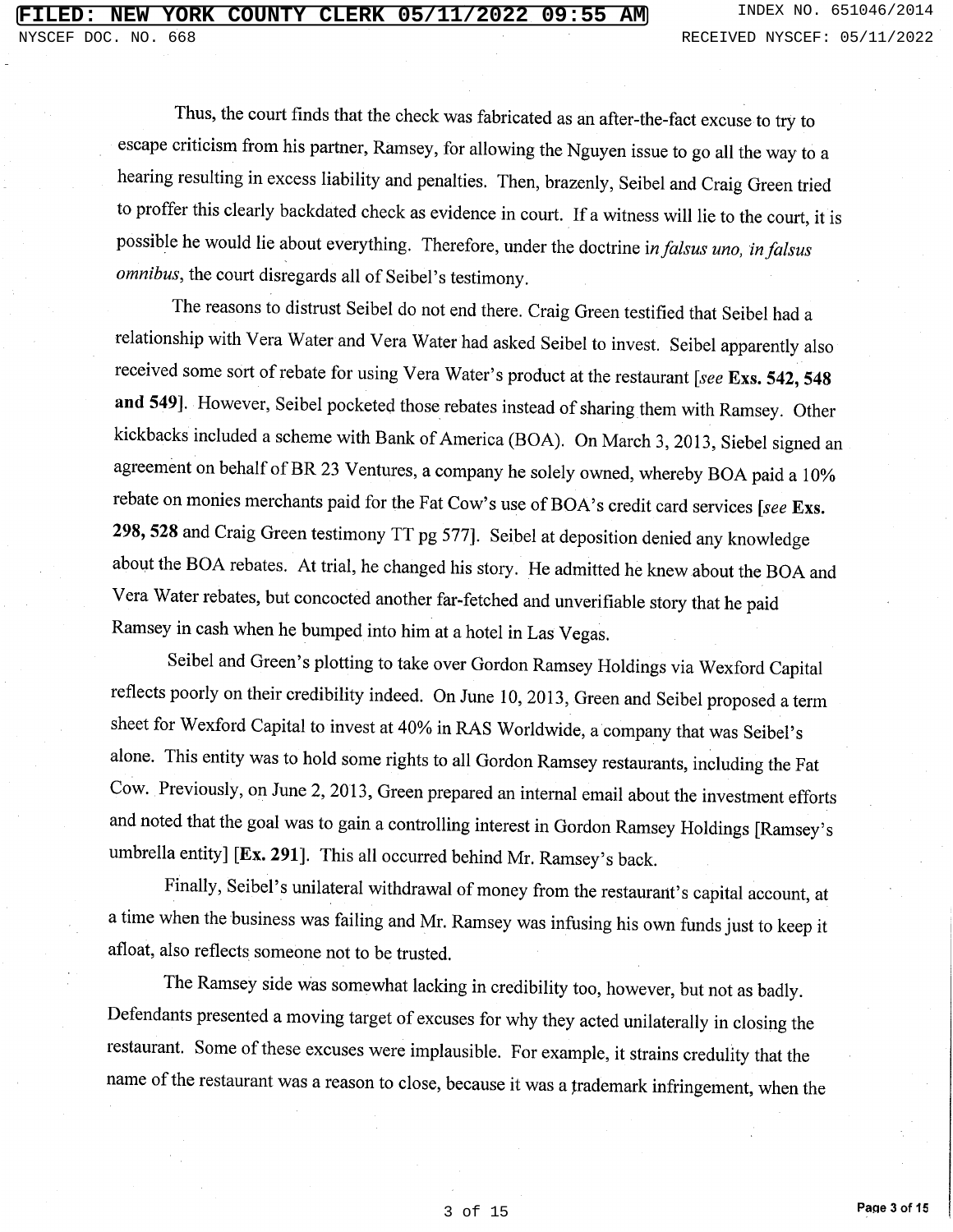name could simply be changed. The name "Fat Cow" anyway seems a poor choice for a city as health conscious as Los Angeles.

Defendant also claimed that he could not be in business with Seibel any longer because Seibel was trying to negotiate for additional restaurants without Ramsey's knowledge. Ramsey pointed in particular to discussions concerning Areas Airport and Singapore on behalf of GR Burgr, LLC.

However, at trial the evidence showed that, not only did the Ramsey side know about these potential transactions, but Seibel was actually carrying out his responsibilities under the GR Burgr LLC Agreement in having these discussions [Ex. 305 § 7.2], Moreover, the discussions were in accordance with his rights as a member of the LLC [Ex. 305 § 8.2; 8.8]. Ramsey tried to paint Seibel as irresponsible concerning mediation for a class action lawsuit. However, Seibel had good reason for not attending. His mother was very sick and the Ramsey side was aware of that circumstance.

Rather, what became apparent from the evidence at trial is that the Ramsey side did not want to be in business with Seibel any longer, most importantly because Seibel unilaterally took money out of the capital account. In addition, Seibel had proven himself incompetent in managing the Fat Cow, had contributed to its demise, and the Ramsey side was otherwise suspicious of Seibel-suspicions that were ultimately borne out (see discussion re: Wexford supra).

The court has no reason to distrust the other fact witnesses at trial. However, when compared to the contemporaneous documents, their testimony was of limited utility. This is especially true of Mr. Hendricks, the witness from Caesar's who did not work for Caesar's during the relevant time period.

#### **Findings of Fact**

1. The relevant contracts

On November 18, 2011, Ramsay entered into a retail center lease agreement ("Lease Agreement") with GFM LLC d/b/a The Grove ("GFM"), for a restaurant space located at 189 The Grove Drive, Suite 0-10, Los Angeles, California 90036 (See Lease Agreement, Ex. 3). The Lease required Ramsey to operate the restaurant. The Fat Cow restaurant opened on September 26, 2012. On October 12, 2012, GR and Seibel, as Members, and Seibel and Ramsay, as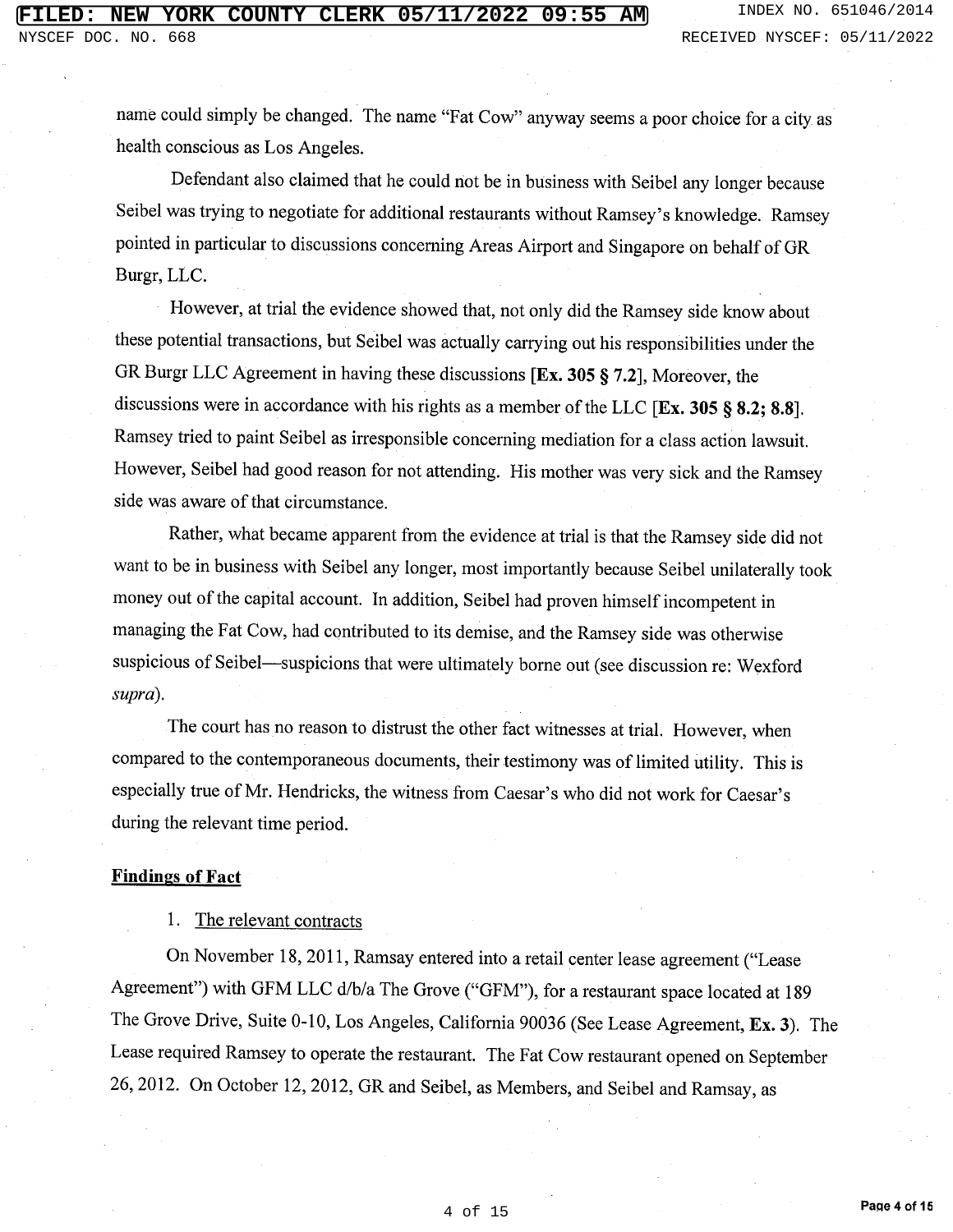Managers, executed a Limited Liability Company Agreement ("Fat Cow LLC Agreement") to form The Fat Cow LLC (see Fat Cow LLC Agreement, Ex. 7). On October 12, 2012, GR, Seibel, and The Fat Cow executed a Limited Partnership Agreement ("FCLA LP Agreement") to form FCLA, LP ("FCLA"), a Delaware limited partnership (see FCLA LP Agreement, Ex. 8). On October 12, 2012, Fat Cow LLC licensed "The Fat Cow" name and restaurant concept to FCLA through a license agreement ("License Agreement") (see License Agreement, Ex. 11).

On October 20, 2012, Ramsay assigned his rights, title and interest under the Lease Agreement to FCLA through a Lease Assignment and Assumption Agreement ("Lease Assignment and Assumption Agreement") (see Lease Assignment and Assumption Agreement, Ex. 9). In November 2012, FCLA and Upper Ground Enterprises, Inc. entered into an agreement whereby the Fat Cow Restaurant would provide the restaurant's location for use in the production of the television series titled, "Hell's Kitchen," season 12 (see Ex. 15). On November 15, 2012, Seibel executed an Indemnification Agreement ("Indemnification Agreement") (see Indemnification Agreement, Ex. 10).

#### 2. Setting up the Restaurant and Accompanying Problems

Ramsey and Seibel essentially headed two sides they each referred to as their "team" [see e.g. Ex 58]. These teams tried, with almost no success, to work together. Until the summer of 2012, the Ramsey side led the effort to get the restaurant up and running. A protégé of Ramsey, Chef Andi Van Willigan, led this effort. In addition, Stuart Gillies, the managing director of Mr. Ramsey's restaurant group, and Mr. Andy Wenlock (mentioned earlier) were part of the Ramsey team. On April 8, 2012, Mr. Seibel directed Jerri Rose Tassen (JRT), who had worked with Seibel on other restaurant projects, to participate in the opening of the Fat Cow. Mr. Craig Green was also on the Seibel team.

There were problems with contractors during the build out phase of the restaurant. However, Seibel and his team treated them dismissively (see e.g. Ex 83) and stubbornly refused to pay them. For example, on September 14, 2012, Seibel instructed JRT to stall the contractors until certain approvals were in place in order to be in "control" (see Ex. 459). An architect even had to place a lien on the property, to which Seibel instructed "do nothing" (Ex. 462). The architect placed the lien because, apparently at Seibel's direction, a bad check was issued to trick the architect into handing over plans (Ex. 491). On January 15, 2013, another contractor filed a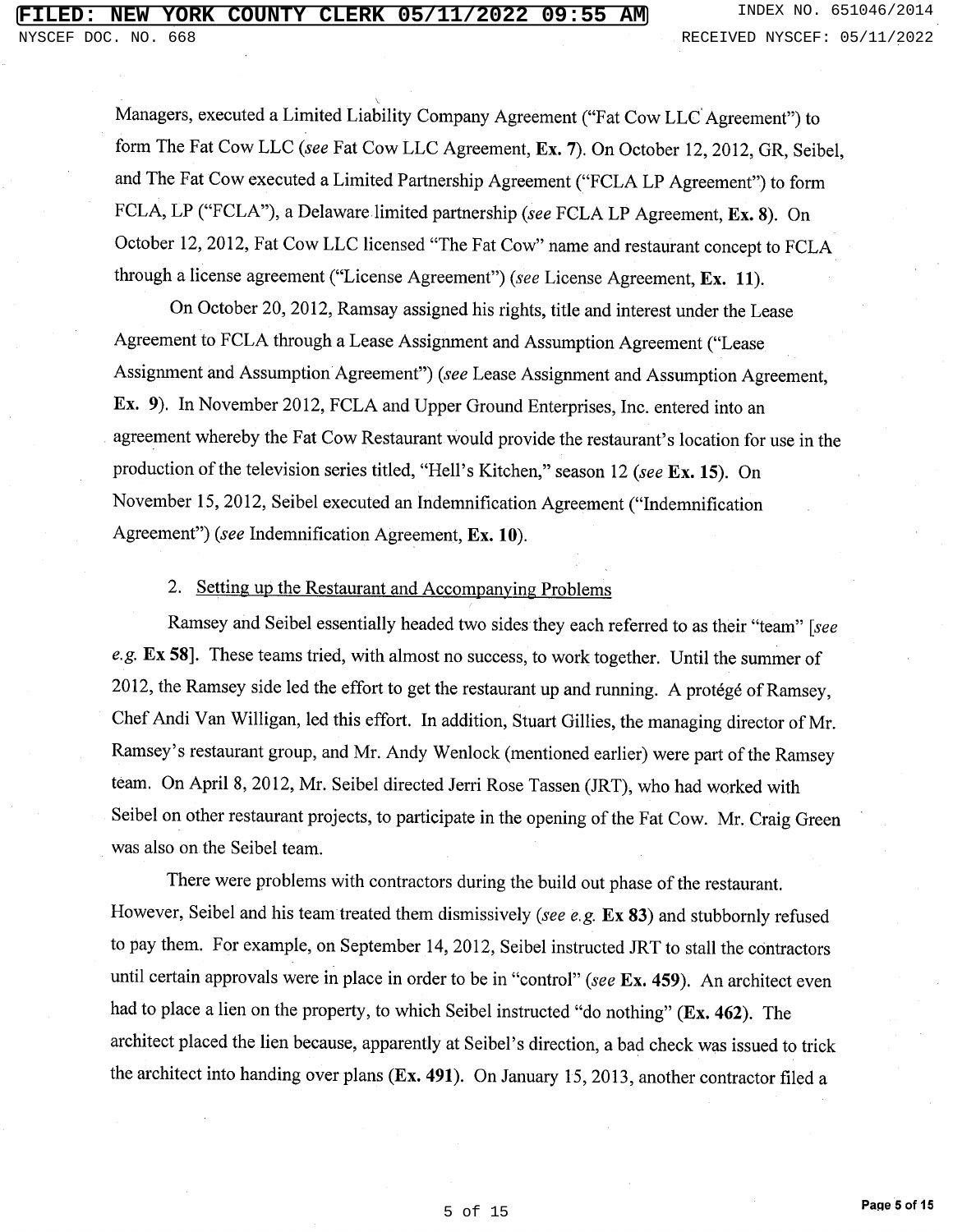mechanics lien due to non-payment  $(Ex. 486)$ . The liens did little to improve the relationship with the landlord, who issued a lease default due to the liens on March 25, 2013 and asked for indemnity on April 19, 2013 (Exs. 228, 232). In addition, the failure to pay contractors resulted in bad press that fell on Ramsey only, as he was the celebrity (see Exs. 65 and 488).

When the Ramsey Team tried to rectify the situation with the contractors, Seibel, along with Craig Green, actively undermined those efforts. For example, Mr. Wenlock from Ramsey's organization returned to Los Angeles to sort out issues with the contractors. When Mr. Wenlock asked for contractor invoices, Green promised Wenlock he would work on it, but then secretly emailed Seibel suggesting they withhold the invoices. Seibel responded "send nothing" [Ex. 493].

Both Ramsey and Seibel thought that Ms. Van Willigan should resign after a particularly disastrous "tasting" in Las Vegas. (A tasting is when a restaurant tries out its menu prior to implementing it.) However, it is also clear that Seibel treated Van Willigan in a disrespectful and misogynistic fashion (see Ex. 58, pg 2 [reportedly accusing her of being "emotional" in response to her complaining about the disrespectful way he treated her]). Seibel also interfered with the Ramsey Team's work. Exhibit 58 exemplifies these problems. In this email, dated June 17, 2012, Ramsey felt compelled to write to Seibel: "you know that food is my area of expertise and you've now over interfered...every time my back's turned you seem to get really personal with Andi and its not right."

After Ms. Van Willigan left, the Seibel Team were the only people on the ground in California. Under the Lease, the Fat Cow was supposed to be "an upscale, full service restaurant and bar operated by Gordon Ramsey serving California eclectic cuisine" (Ex. 3 pg A-1). Perhaps because of Seibel's overbearing nature, Ramsey did not send anyone from his more experienced team as he was supposed to do under the Lease.

3. **Continuing Problems** 

Prior to opening and after the restaurant opened, there were significant problems with the restaurant's Point of Sale system, LAVU. These problems may have led to the input of incorrect employee work hours [Ex. 289 May 23, 2013 email from Craig Green]. Van Willigan and the Ramsey side selected the LAVU system [Ex. 161].

On June 13, 2013, former employees of the restaurant filed a class action complaint in Los Angeles County Superior Court, against Fat Cow LLC and FCLA alleging violations of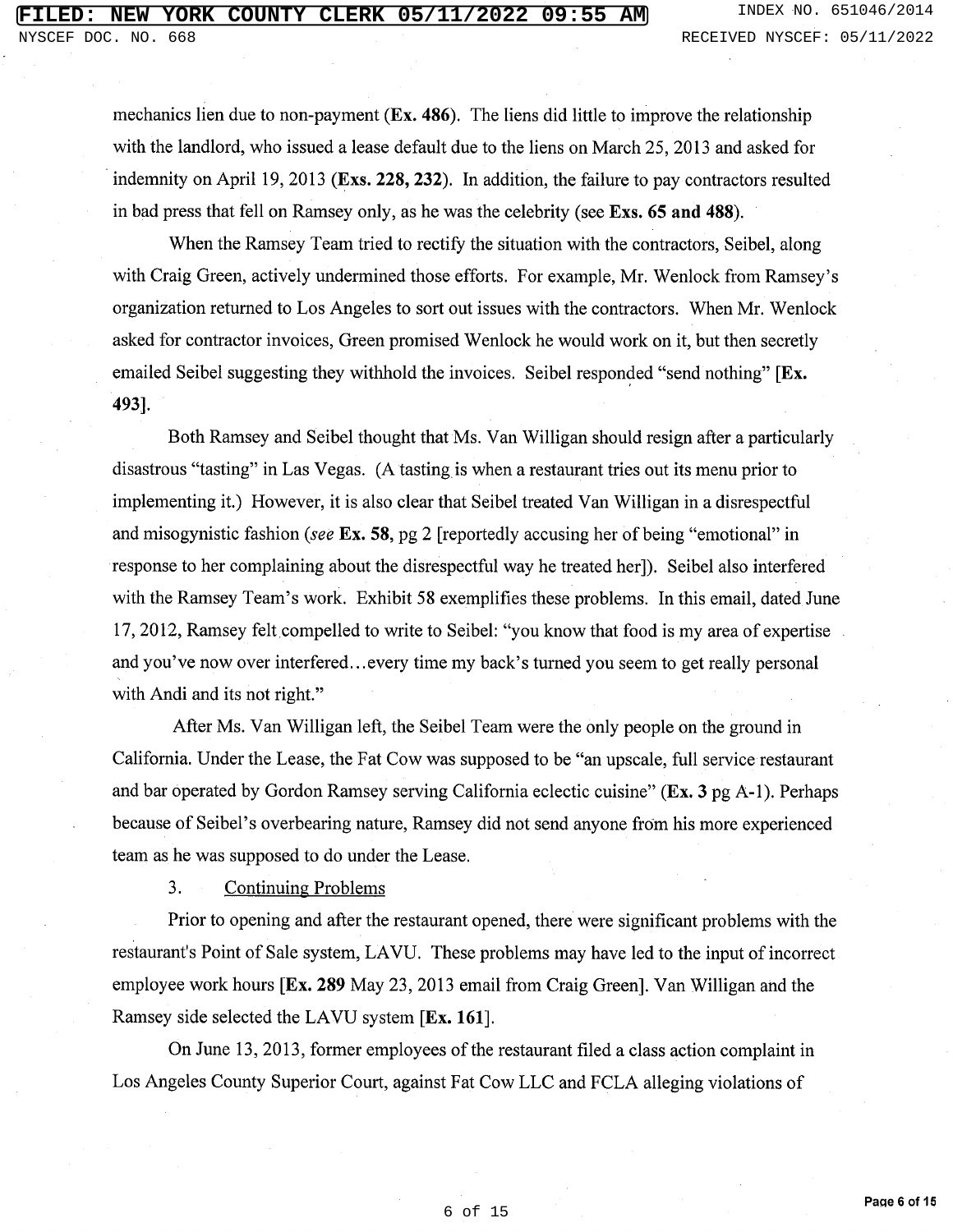California wage practices (Ex. 661). This class action complaint may have been the end result of problems with the LAVU system. Despite facing crippling liability from the class action, Seibel's team failed to apprize the Ramsey side in any reasonable fashion about the existence of the class action. With the advent of the class action, the restaurant faced bankruptcy  $[Ex 75]$ .

Due to the lawsuits, the restaurant suffered negative publicity (Exs. 488, 489). The reviews on the food and customer service were also negative (see Exs. 463, 471). Understandably, the bottom line suffered. By the end of April 2013, The Fat Cow's current liabilities exceeded its current assets by \$191,400.85 (see Expert Report of Anthony Bracco, dated July 27, 2017 "Bracco report," ex. 3). Its cumulative negative cash flow from operations was negative \$95,340.93. Its cumulative free cash flow was negative \$1,449,471.64 (id. ex. 4). Its revenue had decreased from \$494,289.78, at its peak, to \$342,594.30 (id.). It was experiencing continual losses. The class action was looming. In short, in the spring of 2013, the Fat Cow was not a profitable restaurant and had serious operational and legal problems.

In an effort to improve the situation, Andi Van Willigan returned to the helm in June 2013 (Ex. 338), essentially replacing Seibel's day to day management. Seibel did not want to pay Van Willigan. The evidence is unclear whether the Ramsey side alone or both sides were to pay her, but considering Seibel's complete lack of credibility, this issue is resolved in favor of Ramsey. An audit that Van Willigan commissioned, dated July 19, 2013, revealed extensive labor and employment compliance issues, including health and safety, but pointing out inconsistent use of the LAVU POS system (Ex. 709).

In addition, the Fat Cow continued to be unprofitable in late 2013 through early 2014 (Bracco report ex. 4). Current liabilities always exceeded current assets (Bracco report 120, ex. 3). The only time the net current assets improved (still negative though) was when Mr. Ramsey made a capital contribution in June 2013 (id.). Even worse, net current assets decreased from negative \$44,880.49 as of July 31, 2013 to negative \$202,438.92 by January 28, 2014 (id.). The Fat Cow also had overdue invoices that increased from \$88,887.65 on July 31, 2013 to \$177,908.52 by January 28, 2014 (id.). Also in 2013, the Littler firm had estimated liability for the Becerra class action to be \$439,000, not including penalties and attorney fees. In short, this was not a restaurant that was doing well. The day the restaurant closed, its assets were negative \$287,654.28 (id.). On February 11, 2014, Mr. France, from Ramsey's team, estimated that the restaurant needed another \$400,000 in cash to survive (Exs. 545, 505, 506, 510).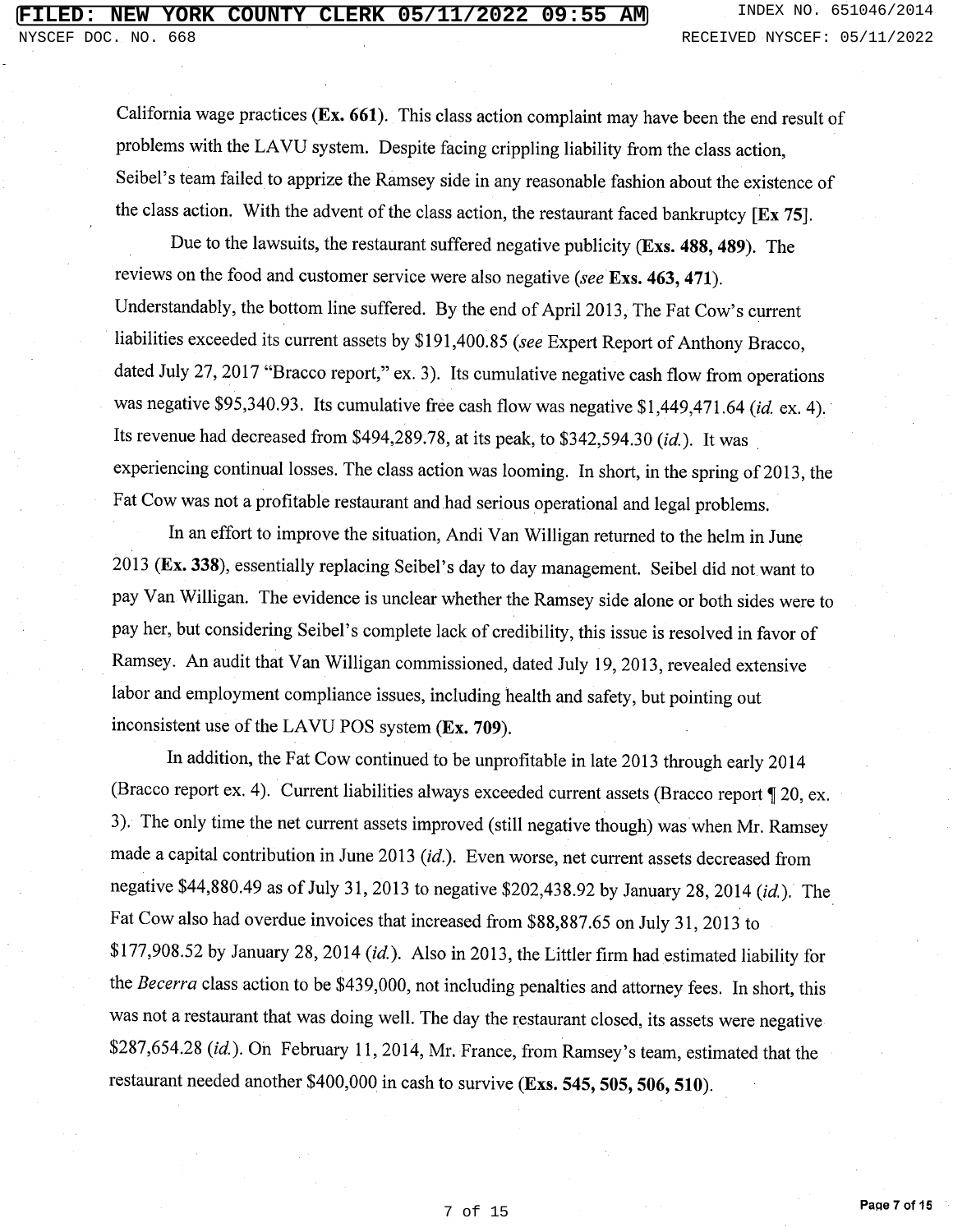Because of the poor financial situation at the Fat Cow, Mr. Ramsey, through one or two of his own companies having nothing to do with Seibel, made the following cash infusions:

June 2013 - \$99,077 (Ex. 505):

1/24/2014 - \$40,000 to the Littler firm for services related to the class action (Joint Stip. ¶  $3);$ 

 $2/19/2014$  - \$52,220.50 to the landlord in rent payments after Mr. Yoo reported not having enough cash to pay the rent  $(Ex. 546)$ .

Indifferent to the plight of the restaurant, at the height of these financial problems, Seibel withdrew cash in the following amounts:

 $10/07/2013 - $12,500$ 12/17/2013 - \$37,500;  $01/08/2014 - $10,000.00;$  $02/03/2014 - $10,000.00;$ 03/20/2014 - \$10,000.00  $=$  \$80,000.00

(see NYSEF doc 665 response to rog 10).

Seibel claims he took the \$37,500 because the Fat Cow was paying Andi Van Willigan and was not supposed to be but, as stated earlier, this was a pretext to withdraw money. Ramsey had not agreed to pay Van Willigan other than through the restaurant. Also, Seibel, who complains so much about unilateral action, took the money without unanimous consent. In fact, he does not appear to have even notified anyone he was taking it.

On January 28, 2014, FCLA issued a WARN Notice ("The Fat Cow WARN Notice") to notify California state agencies and officials that the restaurant intended to close its operations. (see The Fat Cow WARN Notice at Ex. 346). The Fat Cow Restaurant closed somewhere between March 28, 2014-April 1, 2014. Seibel sued on April 2, 2014.

4. Post-Closing

After the restaurant closed, Mr. Ramsey paid \$230,628.83 under the Lease for the months of March-June 2014 (Ex. 245). He also paid \$52,220.50 for the balance of February 2014 rent (Joint Stip.,  $\P$ ] 1-2). After the landlord sued for additional rent, Mr. Ramsey paid legal fees of \$173,546.19 and \$800,000.00 to settle (id.  $\P$  5 and 8). Seibel did not contribute. Ramsey also paid \$24,337.71 in attorney's fees and \$17,500 to settle in an action an unpaid vendor brought *(id.* ¶ 6-7). Seibel contributed nothing towards these expenses.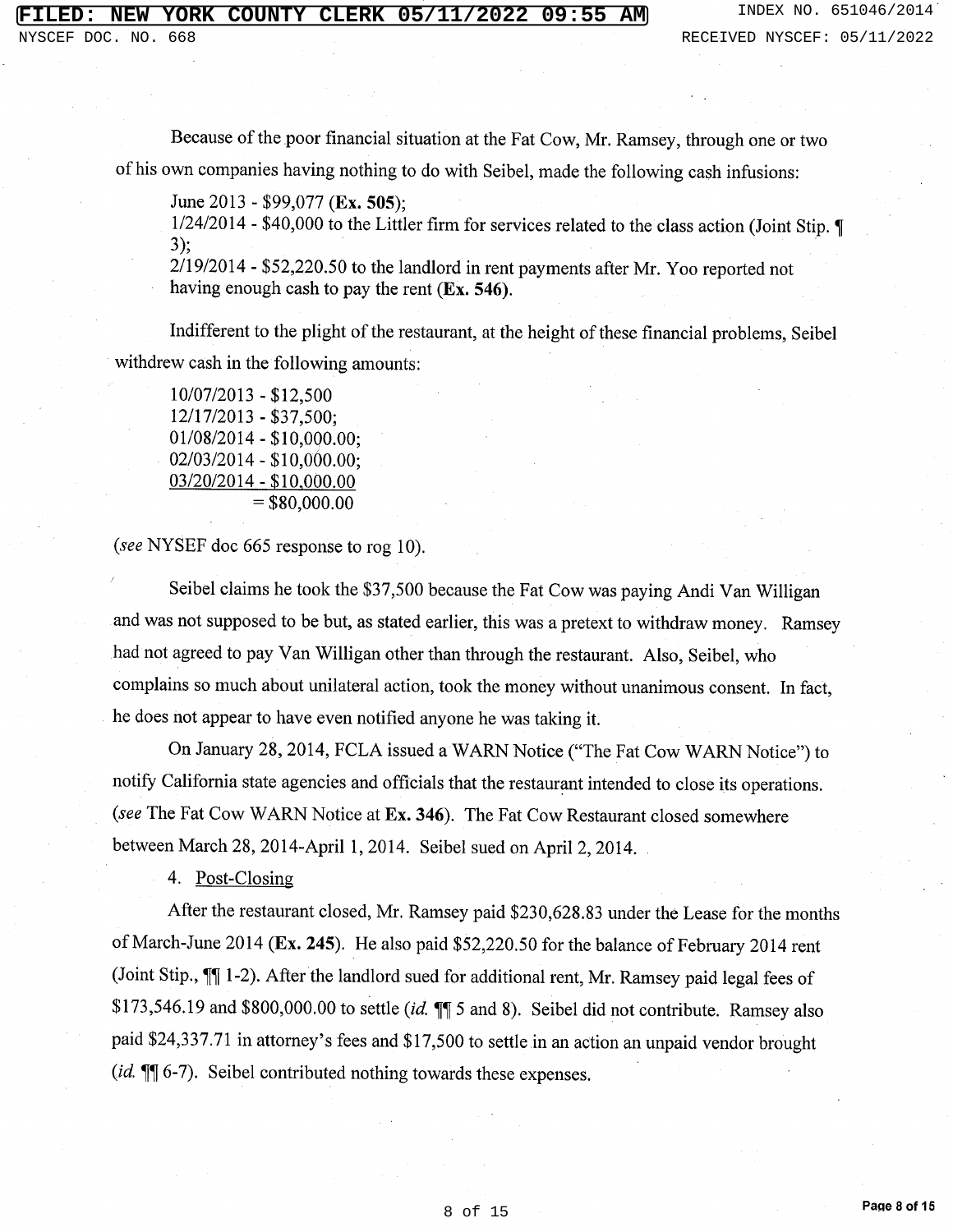Consistent with his modus operandi to ignore all requests for payment, Seibel let lapse the mediator's proposal to settle the class action for \$500,000 (Ex. 139). He allowed the lapse even in the face of the Littler law firm's memo post mediation, dated November 13, 2013, that warned liability could be much higher than \$500,000 ( $Ex. 78$ ). That the *Becerra* class action ultimately settled for less than \$500,000 (it settled for \$140,000) was largely due to the fact that the restaurant had closed ( $Ex.661$   $\P\P$  19-21). Therefore, by closing the restaurant, Ramsey mitigated the damages from the class action.

The court finds that both parties contributed to the demise of the Fat Cow. Seibel's management was destructive. During his tenure, he alienated everyone from Andi Van Willigan, to vendors, to employees, and even the landlord. This had the effect of costing the restaurant money in the form of penalties, legal fees, and good will. He ignored real problems, such as the class action, contractors who were owed money, and the Nguyen situation. He also failed to apprize his partner about these looming issues in any reasonable fashion. Then, he siphoned money from the restaurant when it was barely surviving, at a point when Ramsey had to infuse cash just to pay the rent.

However, the Ramsey side was not without fault either. It selected the disastrous LAVU system. It left Seibel's less experienced team holding down the fort when it was Ramsey's responsibility to run the restaurant under the Lease. This led to food quality and operational problems, simply because Ramsey was not present. There is also evidence in the record that the Ramsey side ignored non-food problems such as LAVU and legal problems like Nguyen. Perhaps other projects distracted the Ramsey side? Bottom line though, the record reflects that Seibel engaged in willful misconduct, whereas the Ramsey side was merely negligent at worst.

### **Conclusions of Law**

Seibel, via a derivative claim, contends that Ramsey breached the unanimous consent provision of the Fat Cow LLC agreement by closing the restaurant unilaterally. The problem for Seibel is he is an active wrongdoer for the harm upon which he seeks to collect and therefore cannot recover derivatively. "The doctrine of *in pari delicto* bars a party that has been injured as a result of its own intentional wrongdoing from recovering for those injuries from another party whose equal or lesser fault contributed to the loss" (Rosenbach v Diversified Grp., Inc., 85 A.D.3d 569, 570 [1<sup>st</sup> Dep't 2011]). Under the doctrine of *in pari delicto*, courts will not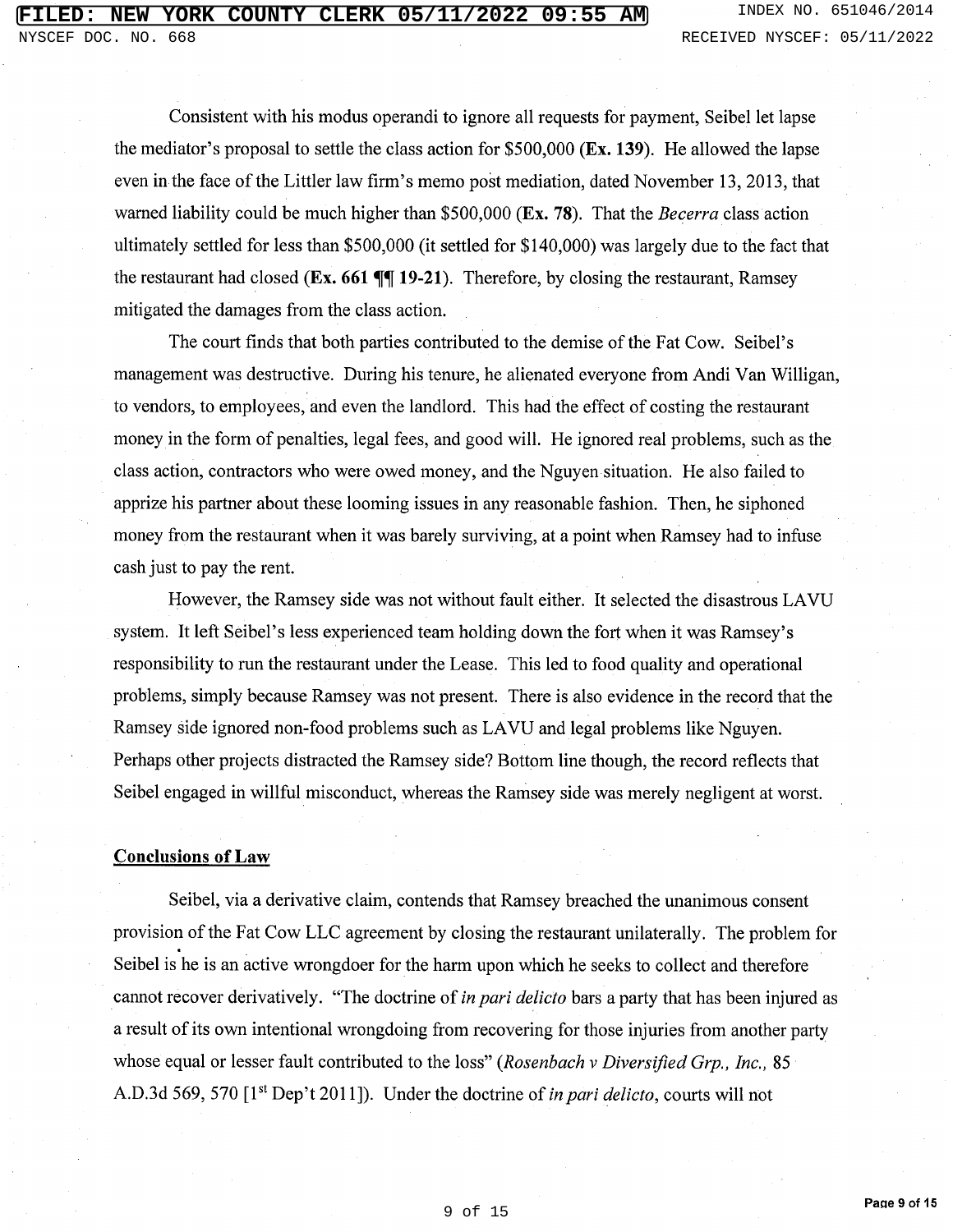intercede to resolve a dispute between two wrongdoers" (Kirschner v. KPMG LLP, 15 N.Y.3d) 446, 464 [2010]).

The doctrine serves an important policy purpose: "no court should be required to serve as paymaster of the wages of crime, or referee between thieves. Therefore, the law will not extend its aid to either of the parties or listen to their complaints against each other, but will leave them where their own acts have placed them" (Stone v. Freeman, 298 N.Y. 268, 271 [1948]).

Here, the evidence at trial demonstrated extensive wrongdoing on the part of Seibel. In particular, he siphoned money from the business at a time when it was cash poor. He refused to pay contractors, ultimately costing the business more money in the long run and alienating the landlord. His conduct and cover up with respect to Mr. Nguyen was nothing short of bizarre. Under his watch, the restaurant suffered extreme negative publicity. And, he was engaged in efforts to parley to his own advantage his partner's business. This misconduct adds up and the law imputes Seibel's conduct to the entity. Therefore, he cannot recover derivatively (see New Greenwich Litig. Tr., LLC v. Citco Fund Servs. (Eur.) B.V., 145 A.D.3d 16, 25, [1st Dep't 2016]; Romanoff v. Romanoff, 148 A.D.3d 614, 615 [1<sup>st</sup> Dep't 2017] ["Gerald's conduct, as an officer and director of GHC and New Roads, is imputed to the corporations."...

However, even if the doctrine of in pari delicto did not apply, Seibel still could not recover. Seibel cannot rely on an unanimous consent provision when he created the circumstances whereby the restaurant had to close. This was not a restaurant that could survive without a large cash infusion that Seibel did not want to make. Ramsey could not reasonably be expected to stay in business with someone who had raided the business accounts and continued to do so after the WARN notice issued. Moreover, it was Ramsey who would suffer the most from continued operations as it was he who had personally guaranteed the Lease. Seibel's refusal to consent to shutting the restaurant, coupled with removing cash unilaterally, letting the mediator's proposal lapse and foot dragging with respect to buyout negotiations, reflects a refusal to consent out of spite. Conversely, the evidence shows that the motivation behind Ramsey's decision to close the Fat Cow was not an intent to harm Seibel, but rather to mitigate damages, including Lease liabilities that would have fallen on both parties.

Seibel also cannot rely on the "Entire Fairness" doctrine (see Pl Post Trial Brief at 81) when he is the one who took money out of a cash-strapped business without telling Ramsey. Moreover, the parties could not even agree on basic issues, such as what type of restaurant to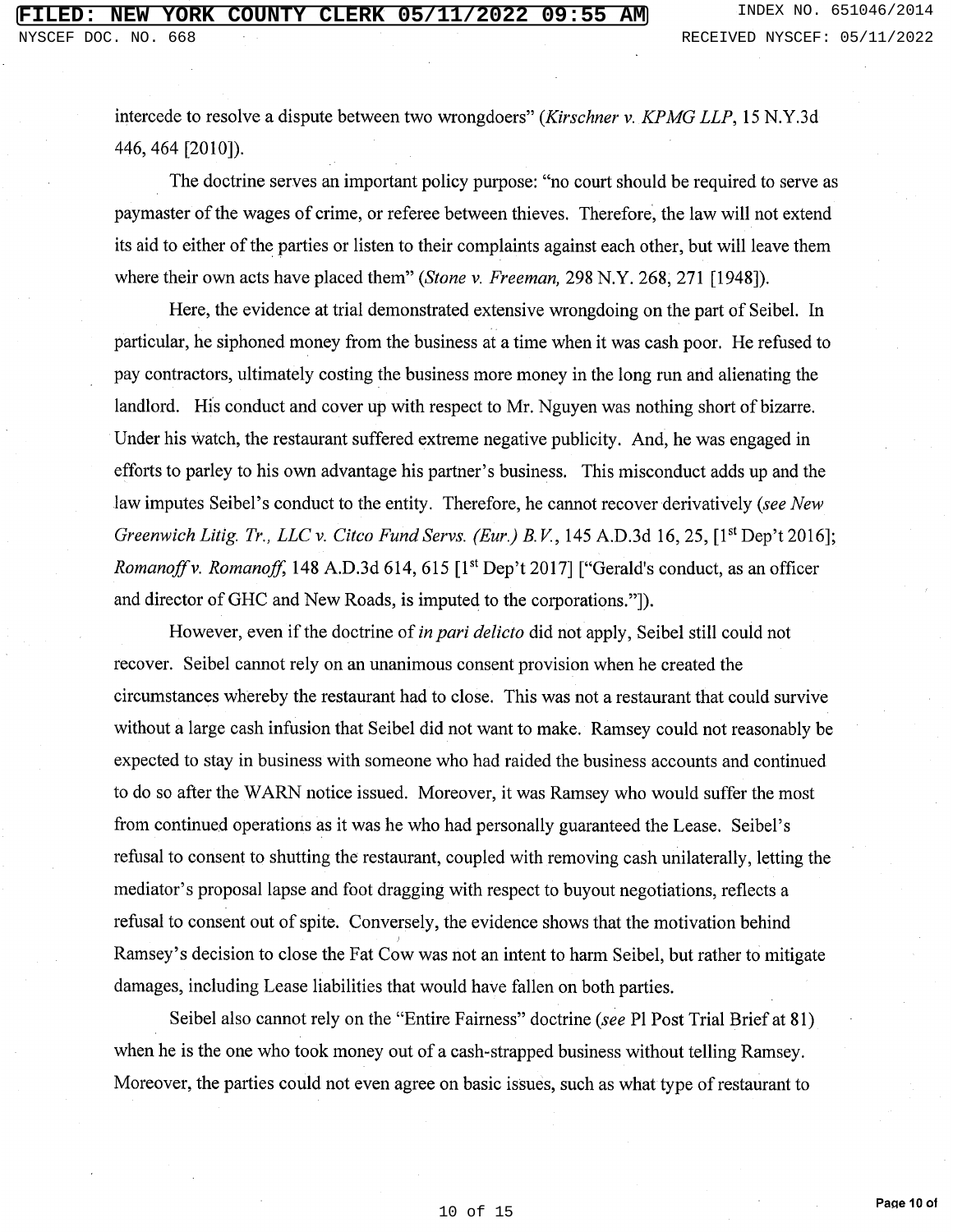operate. Neither trusted the other. No one wanted to make the type of cash infusion required to keep the restaurant going and there was no guarantee that the restaurant could overcome its prior bad press and organizational problems. Therefore, it was a proper exercise of the business judgment rule to close the restaurant. Doing so also had the benefit of mitigating damages from the class action and potential liability to the landlord. Finally, Seibel had no more right to insist on unanimous consent to close the restaurant than Ramsey did to keep it going. If Ramsey is in breach, then so is Seibel.

#### No damages

In any event, Seibel cannot recover, through dissolution or otherwise, because there is nothing to recover. The Fat Cow LLC was worthless. It is undisputable that the restaurant never made a profit during the 18 months it was in operation. Even plaintiff's expert, Janet Lowder acknowledged in her report that the Fat Cow lost over \$1 million in three months of operations in 2012, over \$200,000 on a full year's operations in 2013, and over \$700,000 in 2014, the year it closed.

Because the restaurant's history showed only losses, Seibel had no choice but to use hypothetical lost profits to prove damages. To establish lost profits, "damages may not be merely speculative, possible or imaginary, but must be reasonably certain and directly traceable to the breach, not remote or the result of other intervening causes" (Kenford Co. v. County of Erie, 67 N.Y.2d 257, 261 [1986]). The law is the same in Delaware and California (see e.g. Agilent Techs. v. Kirkland, No. Civ. 3512-VCS, 2010 WL 610725, at \*29, n.271 [Del. Ch. Feb. 18, 2010] ["[t]he general rule, followed in Delaware law and elsewhere, is that future lost profits must be established by 'substantial evidence' and not by speculation.", Kids' Universe v. In2Labs, 116 Cal. Rptr. 2d 158, 167-68 [Cal. Ct. App. 2002] ["damages for the loss of prospective profits are recoverable where the evidence makes reasonably certain their occurrence and extent."])

For businesses without a profit history, "a stricter standard is imposed for the obvious reason that there does not exist a reasonable basis of experience upon which to estimate lost profits with the requisite degree of reasonable certainty" (Kenford, 67 N.Y.2d at 261 [the "general rule" is that lost profits evidence "is too speculative, uncertain and remote to be considered where there is no history of prior profits"]; Re v. Gannett Co., 480 A.2d 662, 668 [Del. Super. Ct. 1984], aff'd 496 A.2d 553 [Del. 1985]; Metro Storage International LLC, et al,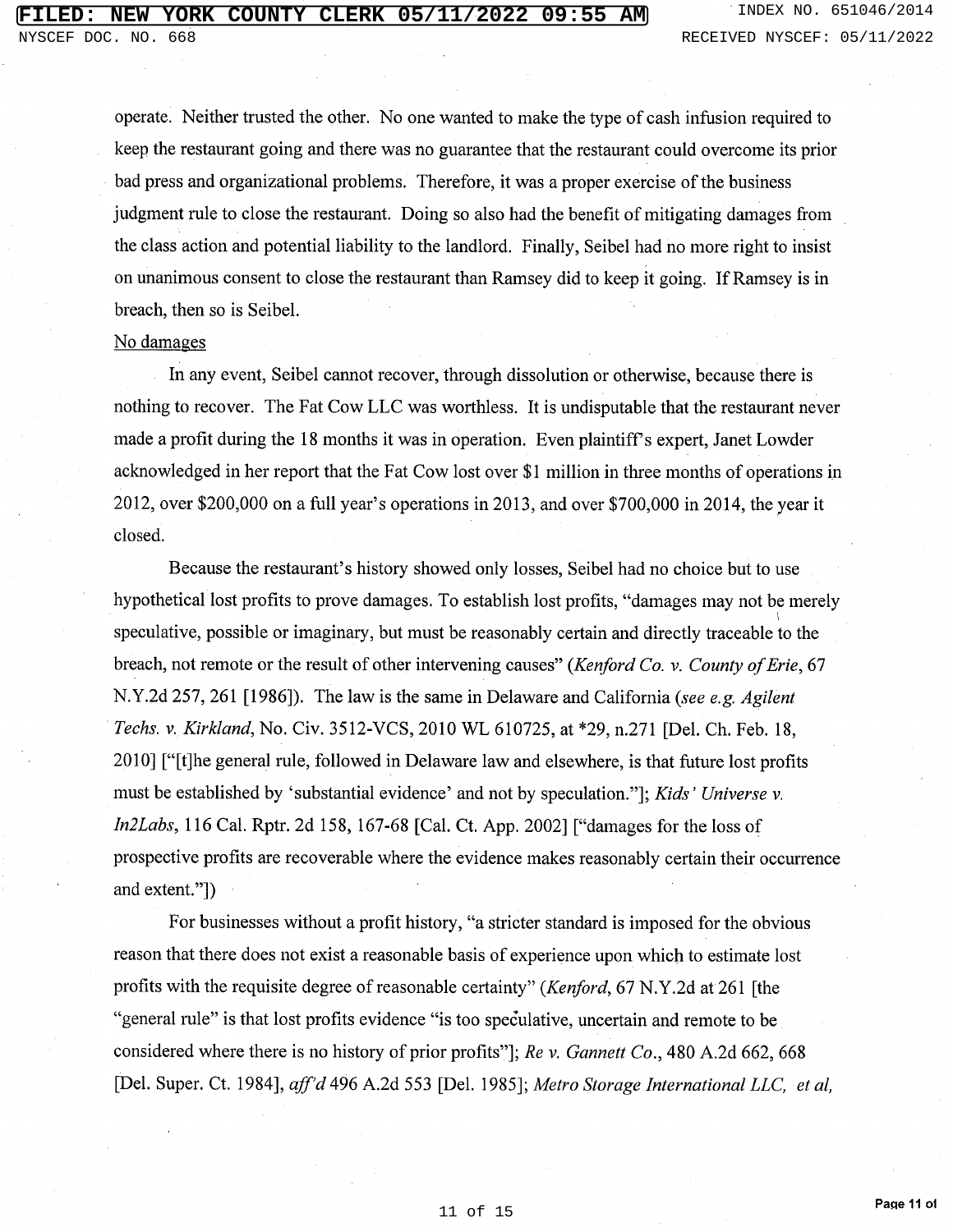v. James A. Harron, No. CV 2018-0937-JTL, 2022 WL 1404359, at \*37 [Del. Ch. May 4, 2022] ["Delaware courts regularly refuse to award damages based on the lost profits from a new business, deeming evidence of lost profits to be too speculative, uncertain, and remote when there is no history of prior profits."]; see also Sargon Enterprises, Inc. v. Univ. of S. California, 288 P.3d 1237, 1235 [Ca. 2012] [expert relied on the speculative assumption that manufacturer would have developed marketing and research and development departments to permit it to compete with the market leaders]).

The analysis of plaintiff's expert, Janet Lowder, has no basis in reality. First, she completely ignored the dynamics of the two partners, who could not even agree on the type of food to serve. The only way to reach her conclusions was to ignore historical data, so she did just that. For example, she ignored the history of severe losses and instead projected earnings of \$4,543,609 in profits over three years post closure (see Lowder ex. D). She completely ignored the poor reviews the restaurant had received. Her assumption of 700 customers per day was not derived from historical data either. Historical data showed 394 per day (Exs. 597, 680). Nor did Lowder use average historical ticket prices at the restaurant. Rather she relied solely on data from Mr. Green, who, as determined earlier, is of dubious credibility. Then, without verifying Green's numbers, she rounded up "to allow for more alcohol sales" (TT 1272:6-10) without independently verifying the numbers and without an explanation for why there was more room for alcohol sales in the first place. Lowder's assumed growth from association with Ramsey's name was also speculative, especially as the restaurant was already widely associated with him in the media.

Perhaps the most speculative aspect of Lowder's involved the Hell's Kitchen TV show. Lowder testified that if The Fat Cow had been featured on Hell's Kitchen, and if the winning chef had then worked at the Fat Cow, it "would contribute significantly to increased customer traffic counts resulting in increased . . . Profit" (Report of Janet Lowder dated March 9, 2018, pg 5). However, there was no support for this theory in her report. At trial, she only alluded to one of her clients whose restaurant was featured heavily in the iconic movie "Sideways" and whose profits supposedly doubled after that movie's release. There are too many "ifs" to satisfy speculation. What if the network decided not to air Hell's Kitchen? What if the winning chef, having heard of the Fat Cow's problems, did not want to work there? What if the show did not become nearly as famous as the movie "Sideways?" This is speculation on top of speculation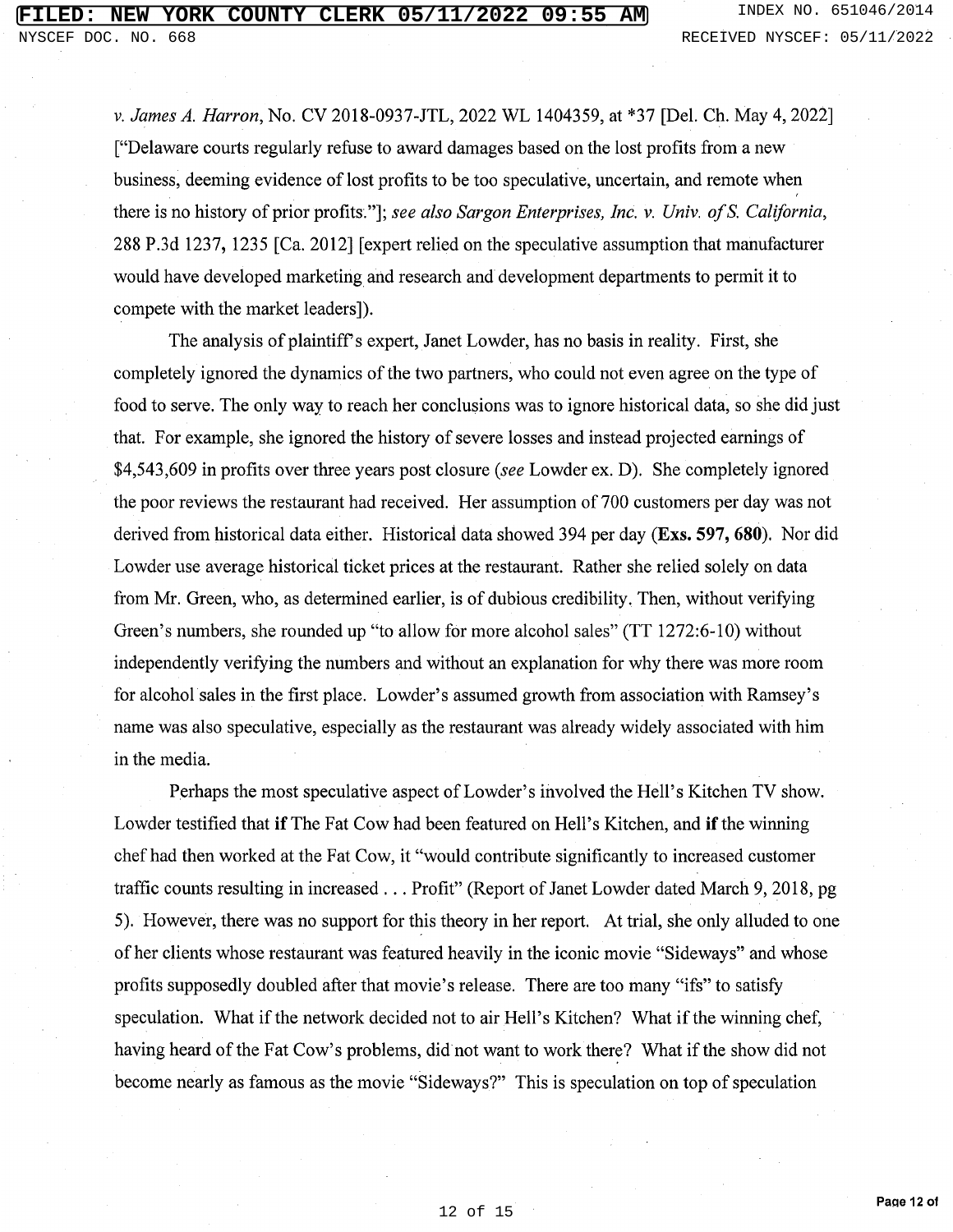and taints the entirety of Lowder's testimony. It is also concerning that an expert for a party would refer to an opposing party, here Gordon Ramsey, using the derogatory term "infamous." (see Lowder report, pg. 16).

As a result of unreliable and speculative hypotheses, Lowder's revenue projections are unrealistic. Lowder projected 2014 revenues of \$8.372 million (Lowder Report ex. D). This was 82.4% more than the \$4.59 million the restaurant earned in 2013. "Although the Fat Cow actually lost over \$200,000 in 2013, Lowder calculated an "adjusted" 2013 profit by backing out certain expenses that she considered "nonrecurring" and eliminating depreciation. Even assuming she was right, the resulting adjusted 2013 profits were approximately \$375,000. Lowder's 2014 projected profit is still about 4.6x times higher. This is unrealistic. At bottom, Lowder's adjusted profit calculations ignored huge historical losses, failed to take into account both sides' lack of cooperation, Seibel's destructive management, and Ramsey's negligent management, and failed to explain how to make up for bad press.

Mr. Bautista relied solely on Lowder to project that the restaurant was worth \$9.3 million as of March 31, 2014. However, the court discredits Bautista's entire testimony as it relies entirely on Lowder's speculative projections.

In actuality, the restaurant was not a going concern. As the historical data shows, the restaurant never made a profit, was unable to meet its debts, had lost \$2 million, and faced insolvency due to a looming class action. It only survived as long as it did because Mr. Ramsey, through his other companies, infused cash. In fact, by closing the restaurant, Ramsey likely mitigated damages for the Fat Cow. Accordingly, there are no damages for Seibel to recover. **Counterclaims** 

Under the Indemnity Agreement  $[Ex 10]$ , Seibel agreed to bind himself personally to indemnify Mr. Ramsey "one-half (1/2) of all manner of loss, damage, charge, claims, suit, action and liability, including counsel fees, which Ramsey may for any cause or any time sustain or incur by reason of having entered into aforesaid Lease."

According to the Joint Stipulation regarding Ramsey payments [NYSCEF doc 664], Ramsey made \$282,844.33 in rent payments between February and June 2014. He spent \$173,546.19 in legal fees relating to litigation with the landlord and \$800,000 to settle the litigation with the landlord. These expenses fall squarely within the Indemnity Agreement. Ramsey also incurred \$181,970.86 in legal fees relating to the *Becerra* litigation, \$24,337.71 in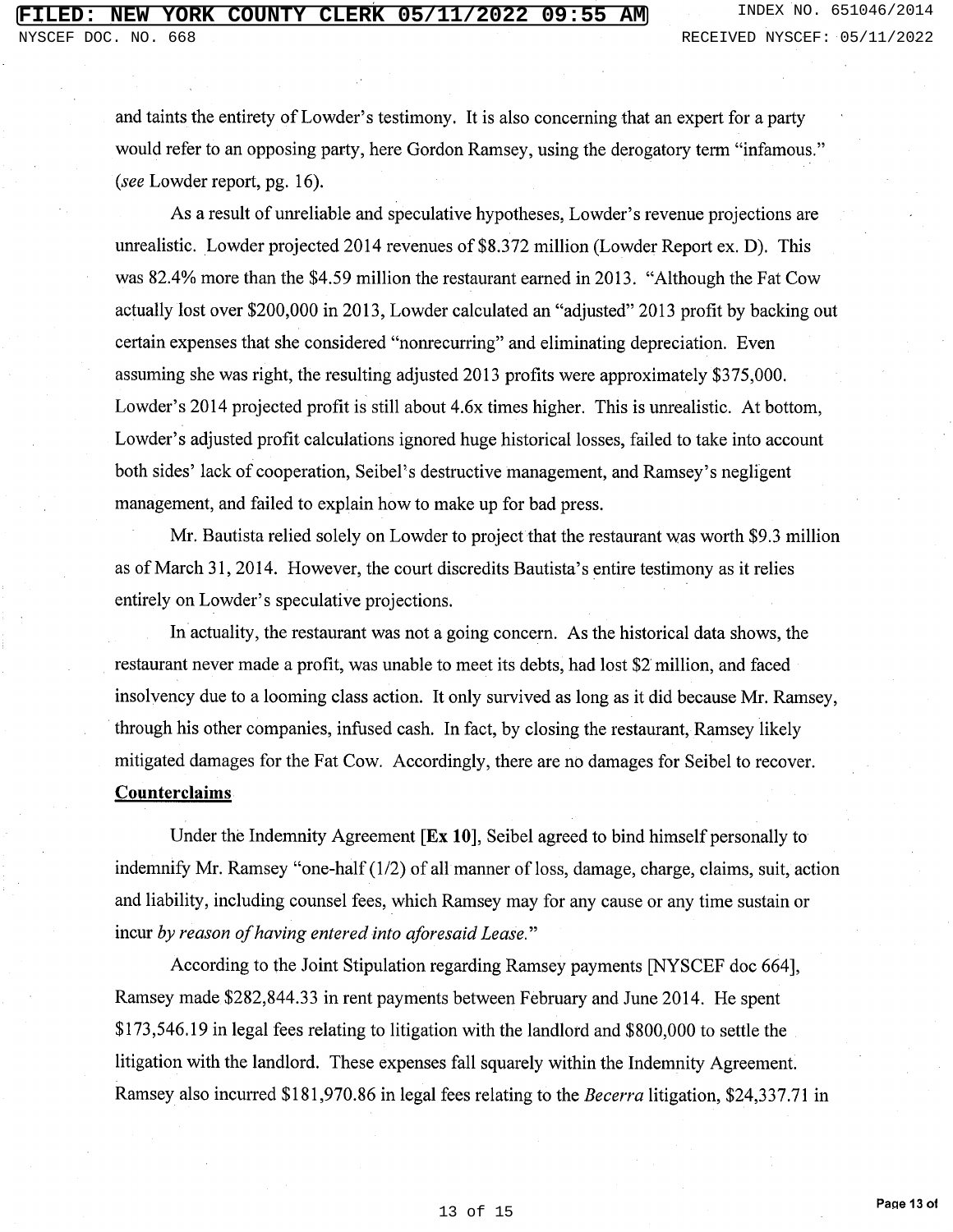legal fees related to the L.A. Specialty litigation (a contractor's claim), \$17,500 to settle the L.A. Specialty litigation, and \$5,500 to Mr. Yoo's company for bookkeeping related to the Fat Cow. Seibel does not challenge the reasonableness of these amounts or that they were incurred "by reason of having entered the aforesaid Lease."

Instead, Seibel claims that Ramsey cannot recover under the Indemnification Agreement because of Ramsey's own wrongful conduct. First, the expenses Ramsey incurred were not the result of any negligence on his part, but rather either the result of Seibel's deliberate misconduct (not apprizing Ramsey about the Nguyen hearing or the class action) or no one's fault (see e.g. bookkeeping fees). As for the \$69,000 for Andi Van Willigan's pre-opening work, the court has already found that this should have been borne by the restaurant and therefore Seibel must pay half. Accordingly, Seibel owes Ramsey  $\frac{1}{2}$  of \$1,554,699.09, which equals \$777,349.54.

Moreover, as this court has already found, Ramsey's conduct was at worst was negligent over the course of the time the Fat Cow was open. New York courts have found similarly broad language as "any and all loss" or "all claims and demands of whatsoever kind or nature" to indemnify negligent conduct (see RoundPoint Mortg. Servicing Corp. v. Five Bros. Mortg. Co. Services and Securing, Inc., No. 315-CV-559, 2017 WL 2722304, at \*6 [W.D.N.C. 2017] [applying New York law]; Emerson v. KPH Healthcare Servs., Inc., 203 A.D.3d 1272, 164 N.Y.S.3d 296, 298 [3d Dep't 2022] [party did not have to demonstrate absence of its own negligence in enforcing agreement that required indemnification "against any and all losses, liabilities, damages, actions, demands, claims, costs and expenses, including reasonable legal fees and expenses, arising out of or in connection with any claims for injuries or death to persons ... arising from or claimed to arise from [Parry] performing services under [the agreement's] terms."]; Hong Leong Fin. Ltd. (Singapore) v. Morgan Stanley, 44 Misc3d 1231 (A) at \*10 (Sup. Ct. N.Y. Cty. Sept. 12, 2014), aff'd 131 A.D.3d 418 (1st Dep't 2015) ("Broadly-worded clauses, providing indemnification for 'all claims, suits, loss, cost and liability,' fairly include liability for active negligence of the indemnity."]; see also Stewart Title Ins. Co. v. New York Title Rsch. Corp., 178 A.D.3d 618, 619 [1<sup>st</sup> Dep't 2019] ["it is irrelevant whether NY Title was negligent in fulfilling its obligations under the escrow agreement since Newburgh agreed to indemnify against 'all loss'"]).

Ramsey, not being an active wrongdoer, is also entitled to recover derivatively for the unauthorized withdrawals that Seibel took. This award is also fundamentally fair, because Seibel